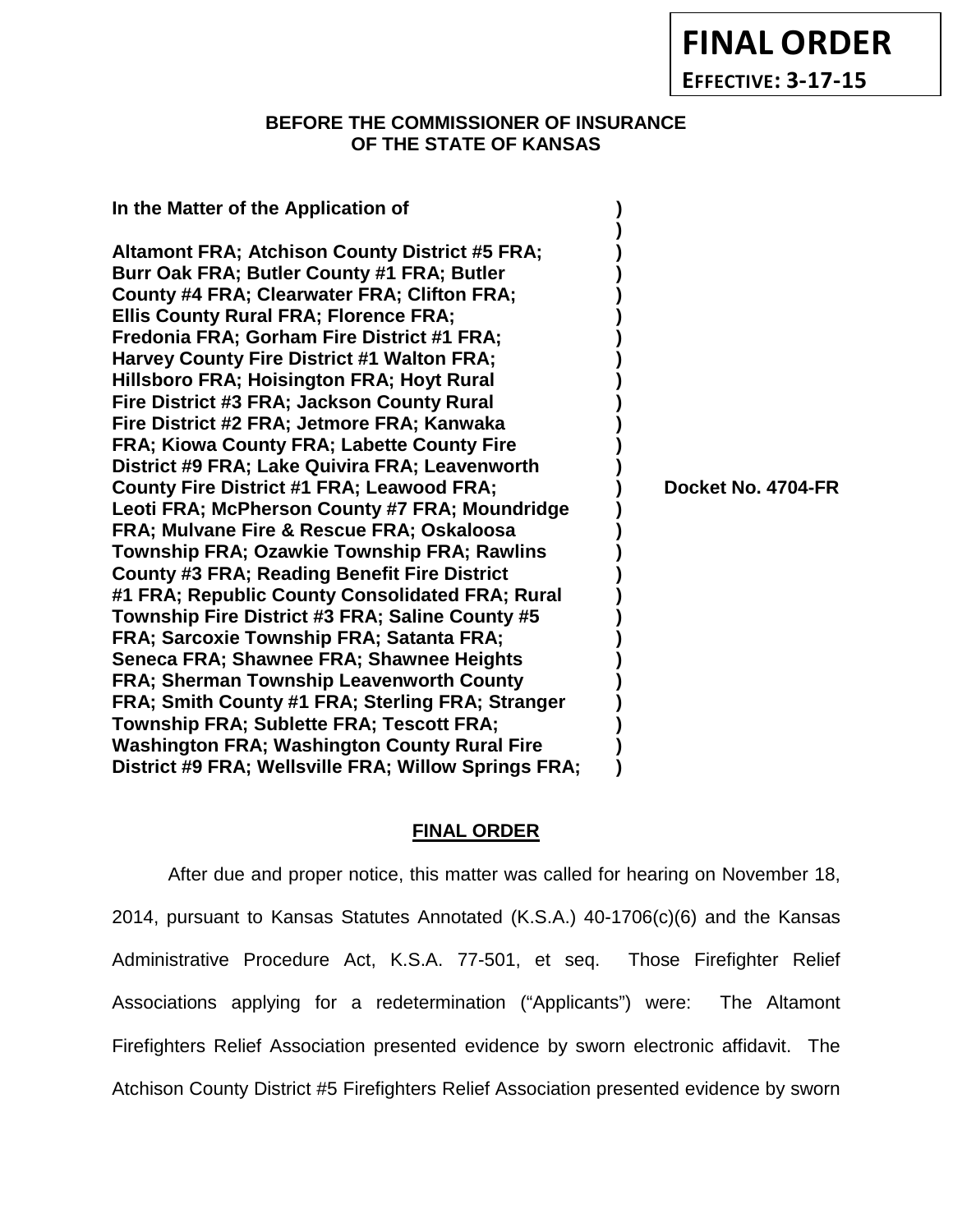electronic affidavit. The Burr Oak Firefighters Relief Association presented evidence by sworn electronic affidavit. The Butler County #1 Firefighters Relief Association presented evidence by sworn electronic affidavit. The Butler County #4 Firefighters Relief Association presented evidence by sworn electronic affidavit. The Clearwater Firefighters Relief Association presented evidence by sworn electronic affidavit. The Clifton Firefighters Relief Association presented evidence by sworn electronic affidavit. The Ellis County Rural Fire Depart Firefighters Relief Association presented evidence by sworn electronic affidavit. The Florence Firefighters Relief Association presented evidence by sworn electronic affidavit. The Hesston Firefighters Relief Association presented evidence by sworn electronic affidavit. The Fredonia Firefighters Relief Association presented evidence by sworn electronic affidavit. The Gorham FD #1 Firefighters Relief Association presented evidence by sworn electronic affidavit. The Greensburg Firefighters Relief Association presented evidence by sworn electronic affidavit and their application was denied. The Harvey County FD #1 Walton Firefighters Relief presented evidence by sworn electronic affidavit. The Hillsboro Firefighters Relief Association presented evidence by sworn electronic affidavit. The Hoisington Firefighters Relief Association presented evidence by sworn electronic affidavit. The Hoyt Rural FD #3 Firefighters Relief Association presented evidence by sworn electronic affidavit. The Jackson CO Rural FD #2 Firefighters Relief Association presented evidence by sworn electronic affidavit. The Jetmore Firefighters Relief Association presented evidence by sworn electronic affidavit. The Kanwaka Firefighters Relief Association presented evidence by sworn electronic affidavit. The Kiowa County Firefighters Relief Association presented evidence by sworn electronic affidavit. The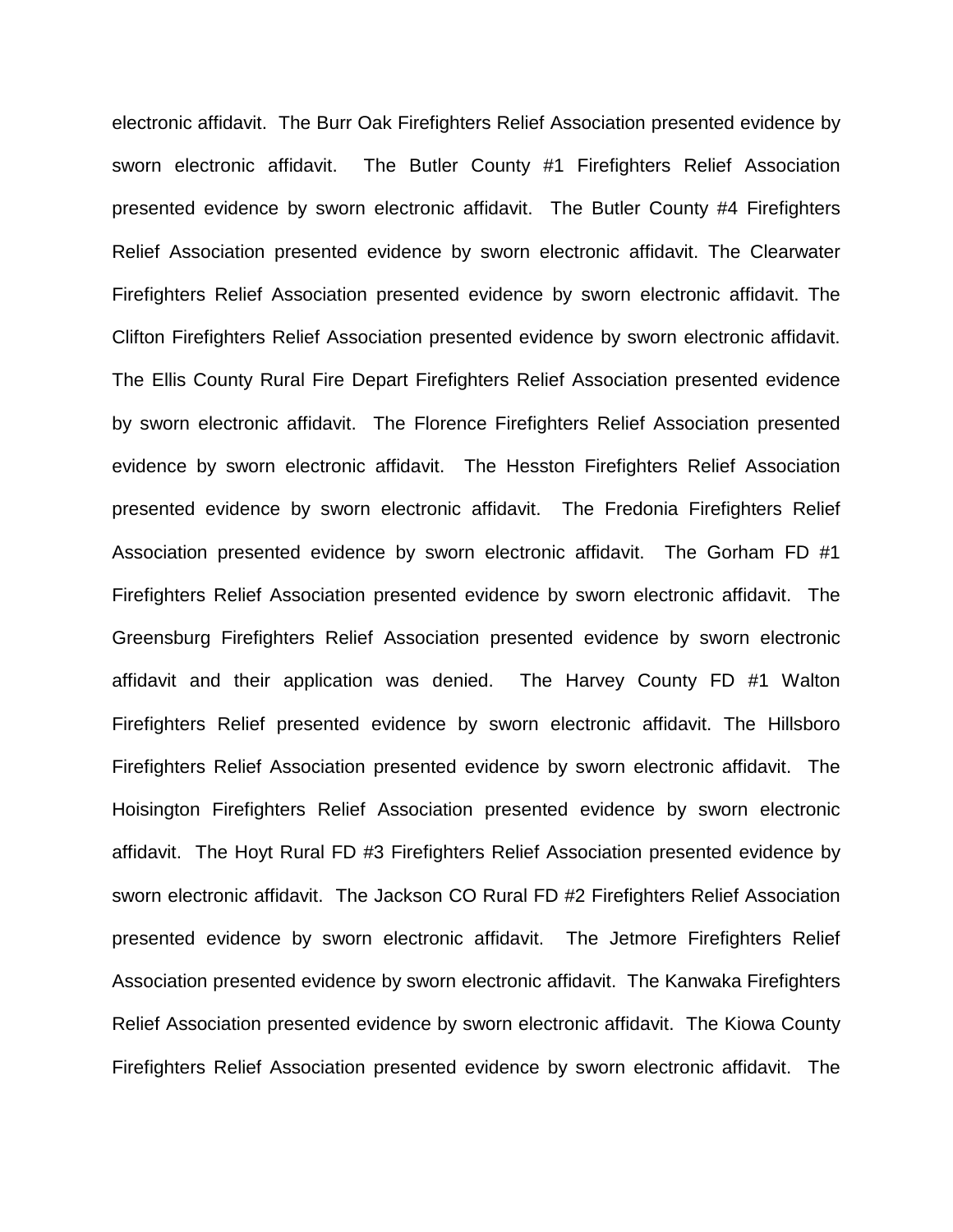Labette CO FD #9 Firefighters Relief Association presented evidence by sworn electronic affidavit. The Lake Quivira Firefighters Relief Association presented evidence by sworn electronic affidavit. The Leavenworth CO FD #1 Firefighters Relief Association presented evidence by sworn electronic affidavit. The Leawood Firefighters Relief Association presented evidence by sworn electronic affidavit. The Leoti Firefighters Relief Association presented evidence by sworn electronic affidavit. The McPherson CO #7 Firefighters Relief Association presented evidence by sworn electronic affidavit. The Moundridge Firefighters Relief Association presented evidence by sworn electronic affidavit. The Mulvane Fire & Rescue Firefighters Relief Association presented evidence by sworn electronic affidavit. The Leavenworth CO FD #1 Firefighters Relief Association presented evidence by sworn electronic affidavit. The Oskaloosa TWP Firefighters Relief Association presented evidence by sworn electronic affidavit. The Ozawkie TWP Firefighters Relief Association presented evidence by sworn electronic affidavit. The Rawlins CO #3 Firefighters Relief Association presented evidence by sworn electronic affidavit. The Leavenworth Reading Benefit Fire District #1 Firefighters Relief Association presented evidence by sworn electronic affidavit. The Republic CO Cons Firefighters Relief Association presented evidence by sworn electronic affidavit. The Rural Township FD #3 Firefighters Relief Association presented evidence by sworn electronic affidavit. The Saline CO#5 Firefighters Relief Association presented evidence by sworn electronic affidavit. The Sarcoxie Firefighters Relief Association presented evidence by sworn electronic affidavit. The Satanta Firefighters Relief Association presented evidence by sworn electronic affidavit. The Seneca Firefighters Relief Association presented evidence by sworn electronic affidavit.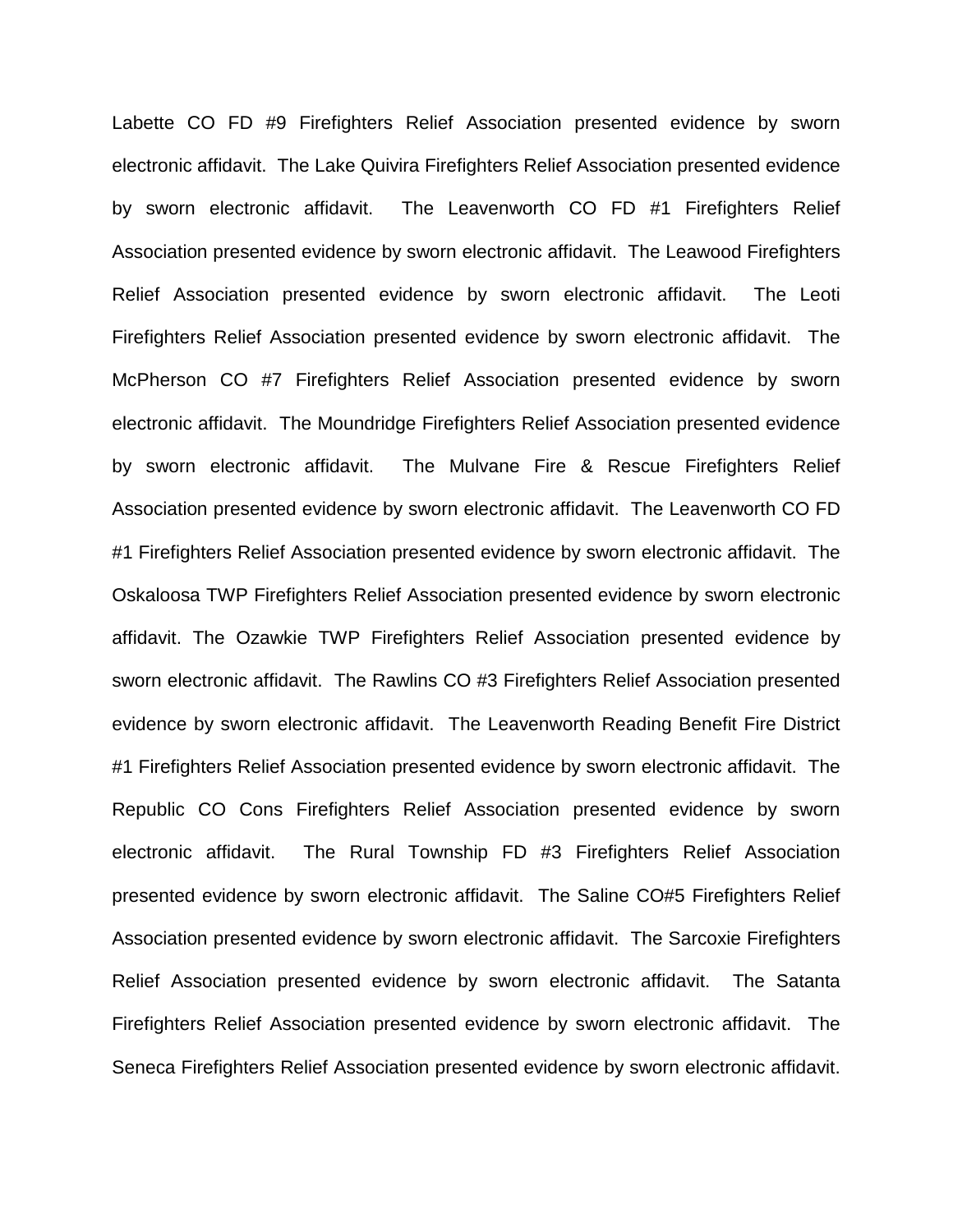The Shawnee Firefighters Relief Association presented evidence by sworn electronic affidavit. The Shawnee Heights Firefighters Relief Association presented evidence by sworn electronic affidavit. The Sherman TWP LV CO Firefighters Relief Association presented evidence by sworn electronic affidavit. The Smith CO #1 Firefighters Relief Association presented evidence by sworn electronic affidavit. The Sterling Firefighters Relief Association presented evidence by sworn electronic affidavit. The Stranger Township Firefighters Relief Association presented evidence by sworn electronic affidavit. The Sublette Firefighters Relief Association presented evidence by sworn electronic affidavit. The Tescott Firefighters Relief Association presented evidence by sworn electronic affidavit. The Washington County Rural FD #9 Firefighters Relief Association presented evidence by sworn electronic affidavit. The Washington Firefighters Relief Association presented evidence by sworn electronic affidavit. The Wellsville Firefighters Relief Association presented evidence by sworn electronic affidavit. The Willow Springs Firefighters Relief Association presented evidence by sworn electronic affidavit.

Zachary J.C. Anshutz, Assistant Commissioner, was the Presiding Officer duly appointed by Commissioner Sandy Praeger.

The Kansas Insurance Department was represented by John Wine, General Counsel, and Steven Lehwald, administering the Firefighter Relief Association regulatory activities for the Kansas Insurance Department.

Said Presiding Officer, being fully advised in the premises and giving due consideration to the evidence presented, makes the following findings of fact, conclusions of law, and determination of public policy: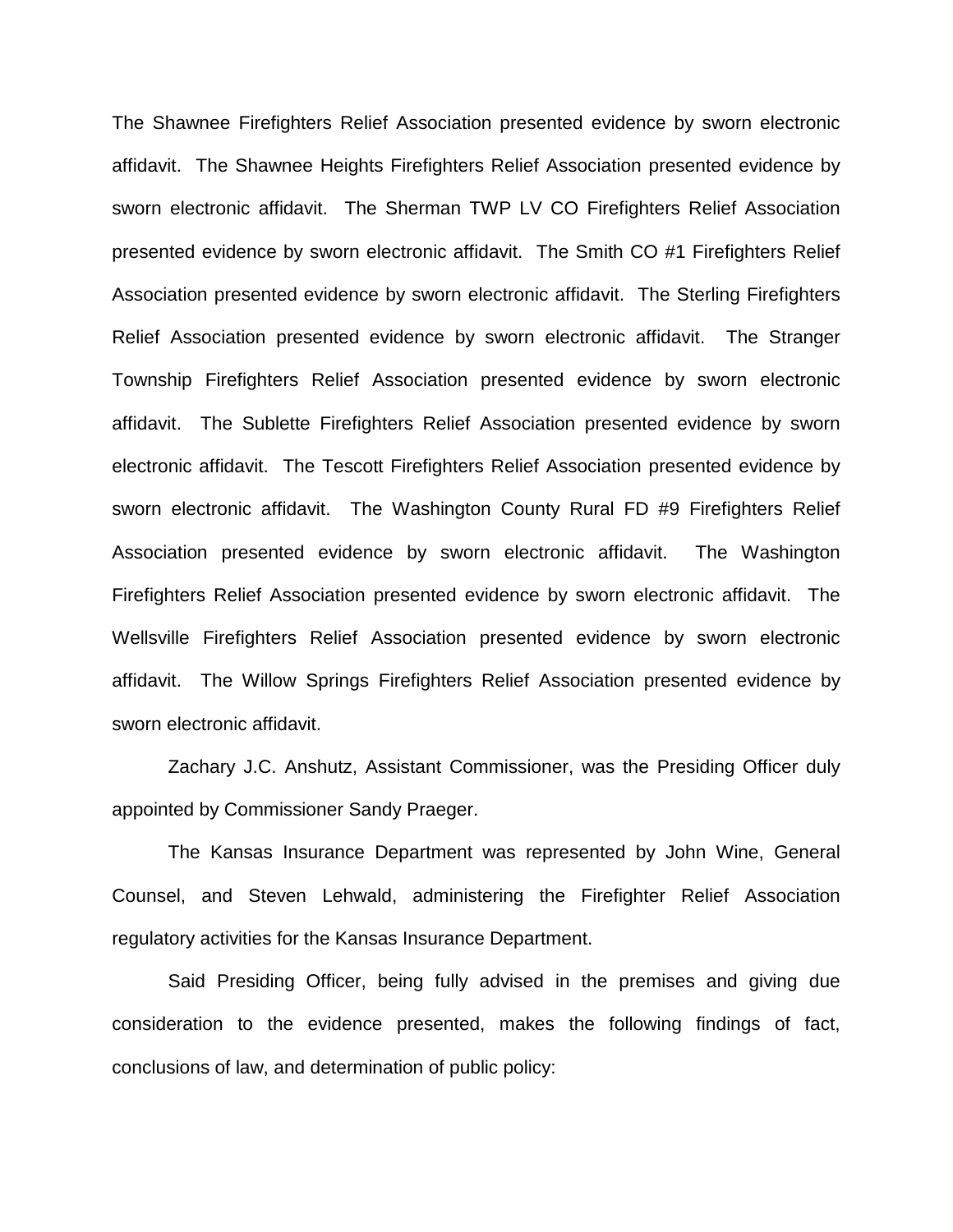#### **Findings of Fact**

At issue is the 2014 and future distributions of the Firefighters Relief Fund to firefighters relief associations throughout the State of Kansas pursuant to the Firefighters Relief Act, K.S.A. 40-1701, et seq. Applicants are contending that changed circumstances exist to warrant a redetermination of proportionate amounts payable to all firefighters relief associations from the Firefighters Relief Fund pursuant to K.S.A. 40- 1706. Exempt property was not included in the evidence or used for computation of assessed tangible property valuations in accordance with K.S.A. 40-1706(c)(6) and K.A.R. 40-10-2(d) excluding exempt property. John Boyd researched the 2014 Kansas Certified Population and the Kansas Assessed Tangible Property Report in order to verify the population and valuation data submitted. After reviewing this additional evidence the Presiding Officer makes the following findings of fact:

EXHIBIT 1: The Altamont Firefighters Relief Association did not offer evidence in support of changed circumstances. The July 1, 2014 Kansas Certified Population revealed 1,969 with a 2014 Kansas Assessed Tangible Property Report valuation of \$14,641,687.

EXHIBIT 2: The Atchison County District No 5 Firefighters Relief Association did not offer evidence in support of changed circumstances. The July 1, 2014 Kansas Certified Population revealed 810 with a 2014 Kansas Assessed Tangible Property Report valuation of \$10,708,981.

EXHIBIT 3. The Burr Oak Firefighters Relief Association did not offer evidence in support of changed circumstances. The July 1, 2014 Kansas Certified Population revealed 308 with a 2014 Kansas Assessed Tangible Property Report valuation of \$4,361,108.

EXHIBIT 4. Butler CO #1 Firefighters Relief Association did not offer evidence in support of changed circumstances. The July 1, 2014 Kansas Certified Population revealed 14,792 with a 2014 Kansas Assessed Tangible Property Report valuation of \$148,630,375.

EXHIBIT 5. Butler CO #4 Firefighters Relief Association did not offer evidence in support of changed circumstances. The July 1, 2014 Kansas Certified Population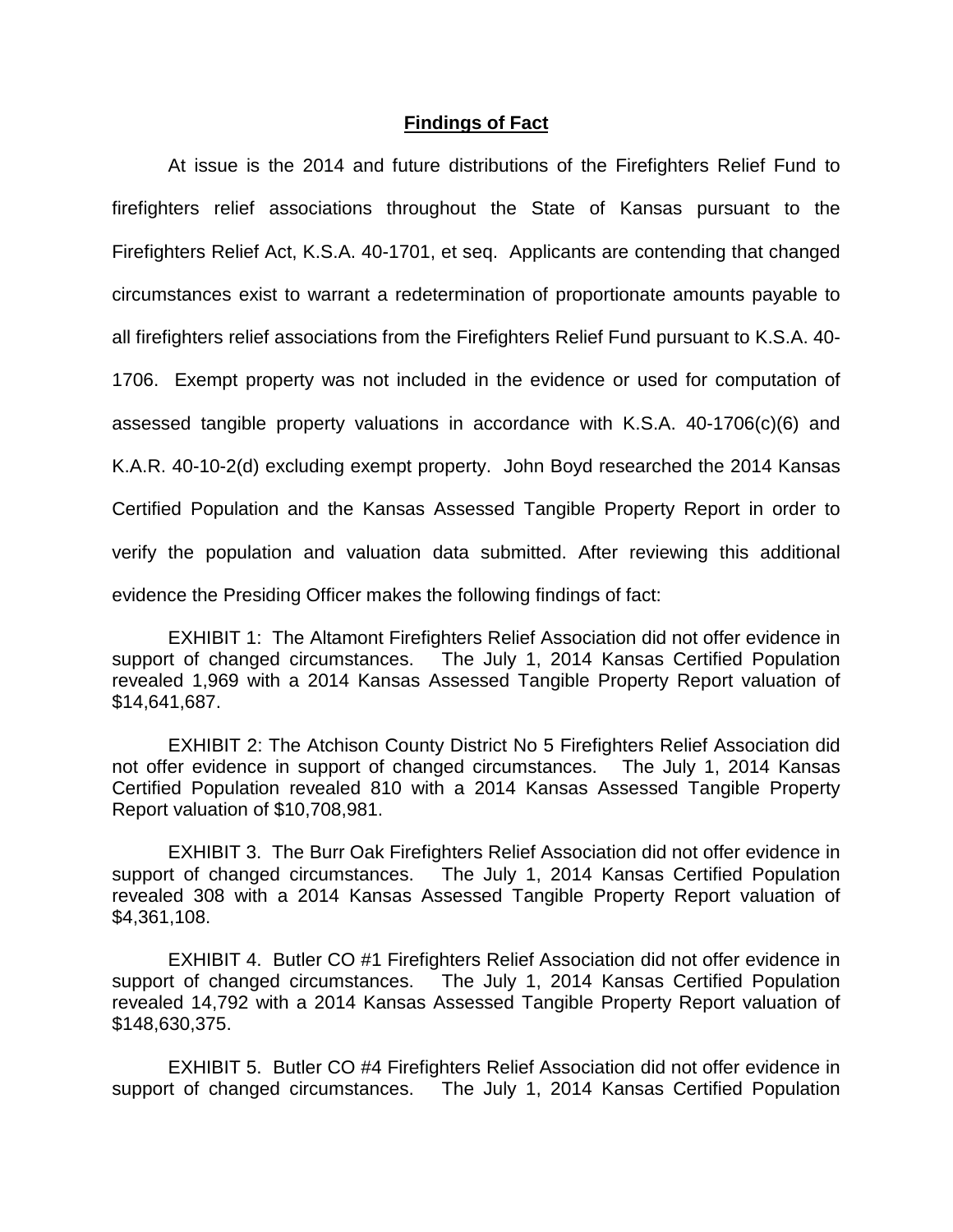revealed 340 with a 2014 Kansas Assessed Tangible Property Report valuation of \$5,468,399.

EXHIBIT 6. Clearwater Firefighters Relief Association did not offer evidence in support of changed circumstances. The July 1, 2014 Kansas Certified Population revealed 3,281 with a 2014 Kansas Assessed Tangible Property Report valuation of \$23,576,891.

EXHIBIT 7. Clifton Firefighters Relief Association did not offer evidence in support of changed circumstances. The July 1, 2014 Kansas Certified Population revealed 852 with a 2014 Kansas Assessed Tangible Property Report valuation of \$18,840,174.

EXHIBIT 8. Ellis CO Rural Fire Dept Firefighters Relief Association did not offer evidence in support of changed circumstances. The July 1, 2014 Kansas Certified Population revealed 4,361 with a 2014 Kansas Assessed Tangible Property Report valuation of \$189,279,206.

EXHIBIT 9. Florence Firefighters Relief Association did not offer evidence in support of changed circumstances. The July 1, 2014 Kansas Certified Population revealed 572 with a 2014 Kansas Assessed Tangible Property Report valuation of \$9,800,552.

EXHIBIT 10. Fredonia Firefighters Relief Association did not offer evidence in support of changed circumstances. The July 1, 2014 Kansas Certified Population revealed 2,390 with a 2014 Kansas Assessed Tangible Property Report valuation of \$10,770,388.

EXHIBIT 11. Gorham FD Firefighters Relief Association did not offer evidence in support of changed circumstances. The July 1, 2014 Kansas Certified Population revealed 687 with a 2014 Kansas Assessed Tangible Property Report valuation of \$19,453,735.

EXHIBIT 12. Greensburg Firefighters Relief Association did not offer evidence in support of changed circumstances. Research showed a redetermination would decrease their distribution amount.

EXHIBIT 13. Harvey County FD #1 Walton Firefighters Relief Association did not offer evidence in support of changed circumstances. The July 1, 2014 Kansas Certified Population revealed 1,015 with a 2014 Kansas Assessed Tangible Property Report valuation of \$10,622,944.

EXHIBIT 14. Hillsboro Firefighters Relief Association did not offer evidence in support of changed circumstances. The July 1, 2014 Kansas Certified Population revealed 3,811 with a 2014 Kansas Assessed Tangible Property Report valuation of \$30,756,661.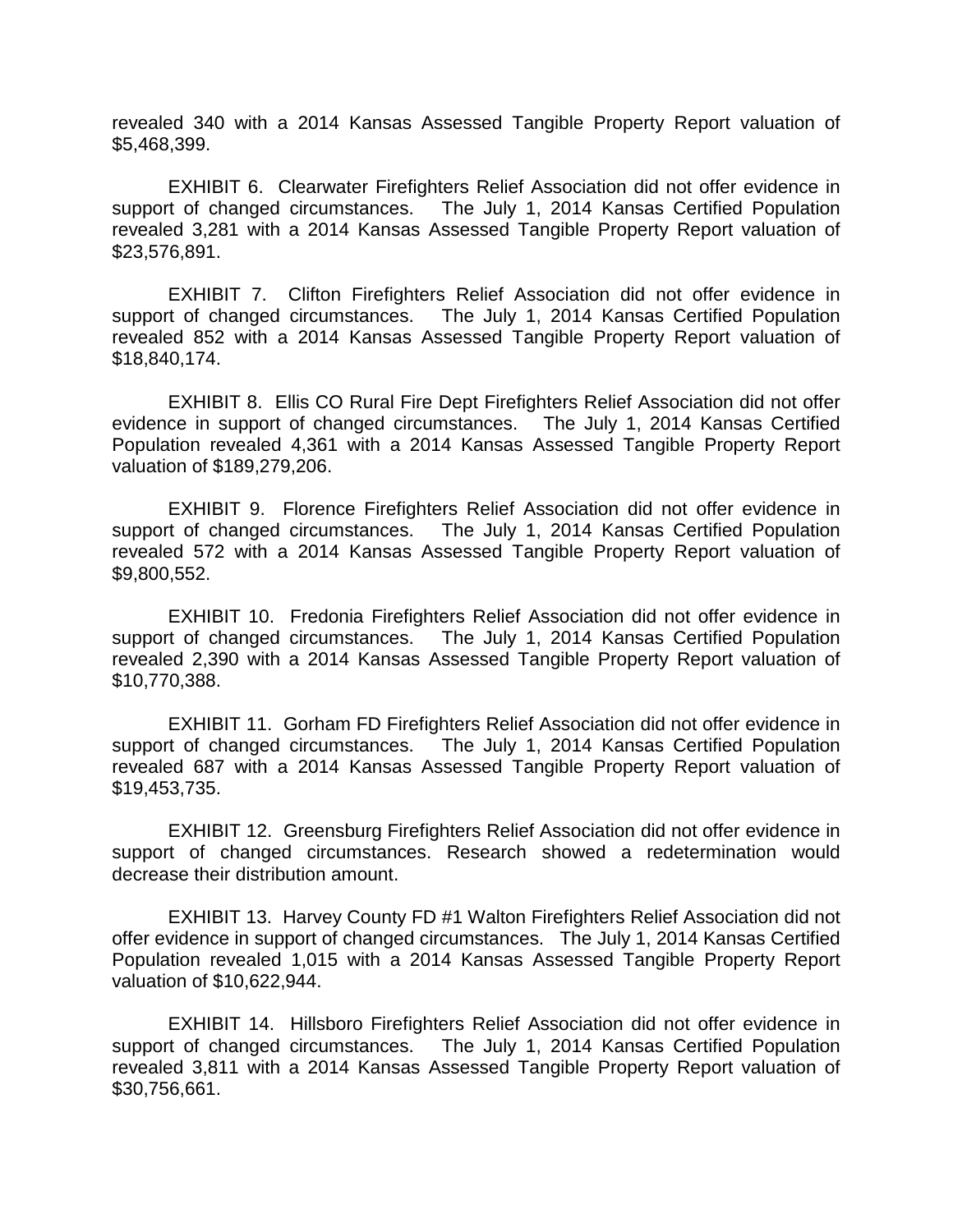EXHIBIT 15. Hoisington Firefighters Relief Association did not offer evidence in support of changed circumstances. The July 1, 2014 Kansas Certified Population revealed 3,361 with a 2014 Kansas Assessed Tangible Property Report valuation of \$37,092,337.

EXHIBIT 16. Hoyt Rural FD #3 Firefighters Relief Association did not offer evidence in support of changed circumstances. The July 1, 2014 Kansas Certified Population revealed 2,269 with a 2014 Kansas Assessed Tangible Property Report valuation of \$18,789,484.

EXHIBIT 17. Jackson CO Rural FD #2 Firefighters Relief Association did not offer evidence in support of changed circumstances. The July 1, 2014 Kansas Certified Population revealed 613 with a 2014 Kansas Assessed Tangible Property Report valuation of \$6,622,365.

EXHIBIT 18. Jetmore Firefighters Relief Association did not offer evidence in support of changed circumstances. The July 1, 2014 Kansas Certified Population revealed 879 with a 2014 Kansas Assessed Tangible Property Report valuation of \$3,443,799.

EXHIBIT 19. Kanwaka Firefighters Relief Association did not offer evidence in support of changed circumstances. The July 1, 2014 Kansas Certified Population revealed 1,442 with a 2014 Kansas Assessed Tangible Property Report valuation of \$21,285,763.

EXHIBIT 20. Kiowa County Firefighters Relief Association did not offer evidence in support of changed circumstances. The July 1, 2014 Kansas Certified Population revealed 801 with a 2014 Kansas Assessed Tangible Property Report valuation of \$81,819,386.

EXHIBIT 21. Jetmore Labette CO FD #9 Firefighters Relief Association did not offer evidence in support of changed circumstances. The July 1, 2014 Kansas Certified Population revealed 682 with a 2014 Kansas Assessed Tangible Property Report valuation of \$5,977,263.

EXHIBIT 22. Lake Quivira Firefighters Relief Association did not offer evidence in support of changed circumstances. The July 1, 2014 Kansas Certified Population revealed 933 with a 2014 Kansas Assessed Tangible Property Report valuation of \$26,342,305.

EXHIBIT 23. Leavenworth CO FD #1 Firefighters Relief Association did not offer evidence in support of changed circumstances. The July 1, 2014 Kansas Certified Population revealed 14,747 with a 2014 Kansas Assessed Tangible Property Report valuation of \$115,765,041.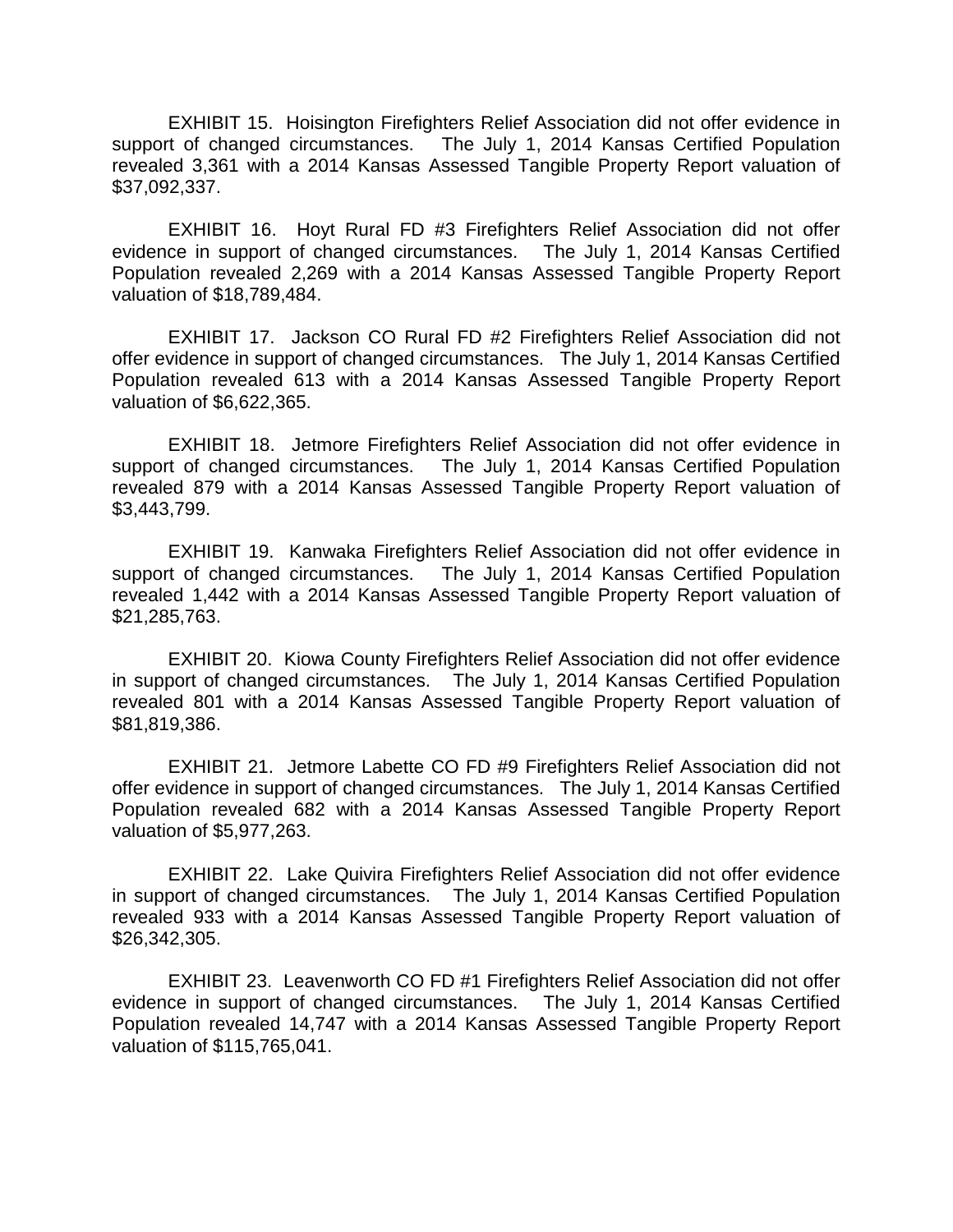EXHIBIT 24. Leawood Firefighters Relief Association did not offer evidence in support of changed circumstances. The July 1, 2014 Kansas Certified Population revealed 32,991 with a 2014 Kansas Assessed Tangible Property Report valuation of \$786,023,732.

EXHIBIT 25. Leoti Firefighters Relief Association did not offer evidence in support of changed circumstances. The July 1, 2014 Kansas Certified Population revealed 2,192 with a 2014 Kansas Assessed Tangible Property Report valuation of \$39,995,357.

EXHIBIT 26. McPherson Fire District #7 Firefighters Relief Association did not offer evidence in support of changed circumstances. The July 1, 2014 Kansas Certified Population revealed 1,587 with a 2014 Kansas Assessed Tangible Property Report valuation of \$15,752,141.

EXHIBIT 27. Moundridge Firefighters Relief Association did not offer evidence in support of changed circumstances. The July 1, 2014 Kansas Certified Population revealed 1,753 with a 2014 Kansas Assessed Tangible Property Report valuation of \$15,781,197.

EXHIBIT 28. Mulvane Fire & Rescue Firefighters Relief Association did not offer evidence in support of changed circumstances. The July 1, 2014 Kansas Certified Population revealed 6,979 with a 2014 Kansas Assessed Tangible Property Report valuation of \$84,322,030.

EXHIBIT 29. Oskaloosa Twp. Firefighters Relief Association did not offer evidence in support of changed circumstances. The July 1, 2014 Kansas Certified Population revealed 2,126 with a 2014 Kansas Assessed Tangible Property Report valuation of \$16,183,412.

EXHIBIT 30. Ozawkie Twp. Firefighters Relief Association did not offer evidence in support of changed circumstances. The July 1, 2014 Kansas Certified Population revealed 1,613 with a 2014 Kansas Assessed Tangible Property Report valuation of \$9,764,176.

EXHIBIT 31. Rawlins Co. #3 Firefighters Relief Association did not offer evidence in support of changed circumstances. The July 1, 2014 Kansas Certified Population revealed 307 with a 2014 Kansas Assessed Tangible Property Report valuation of \$32,986,615.

EXHIBIT 32. Reading Benefit Fire District #1Firefighters Relief Association did not offer evidence in support of changed circumstances. The July 1, 2014 Kansas Certified Population revealed 578 with a 2014 Kansas Assessed Tangible Property Report valuation of \$65,379,621.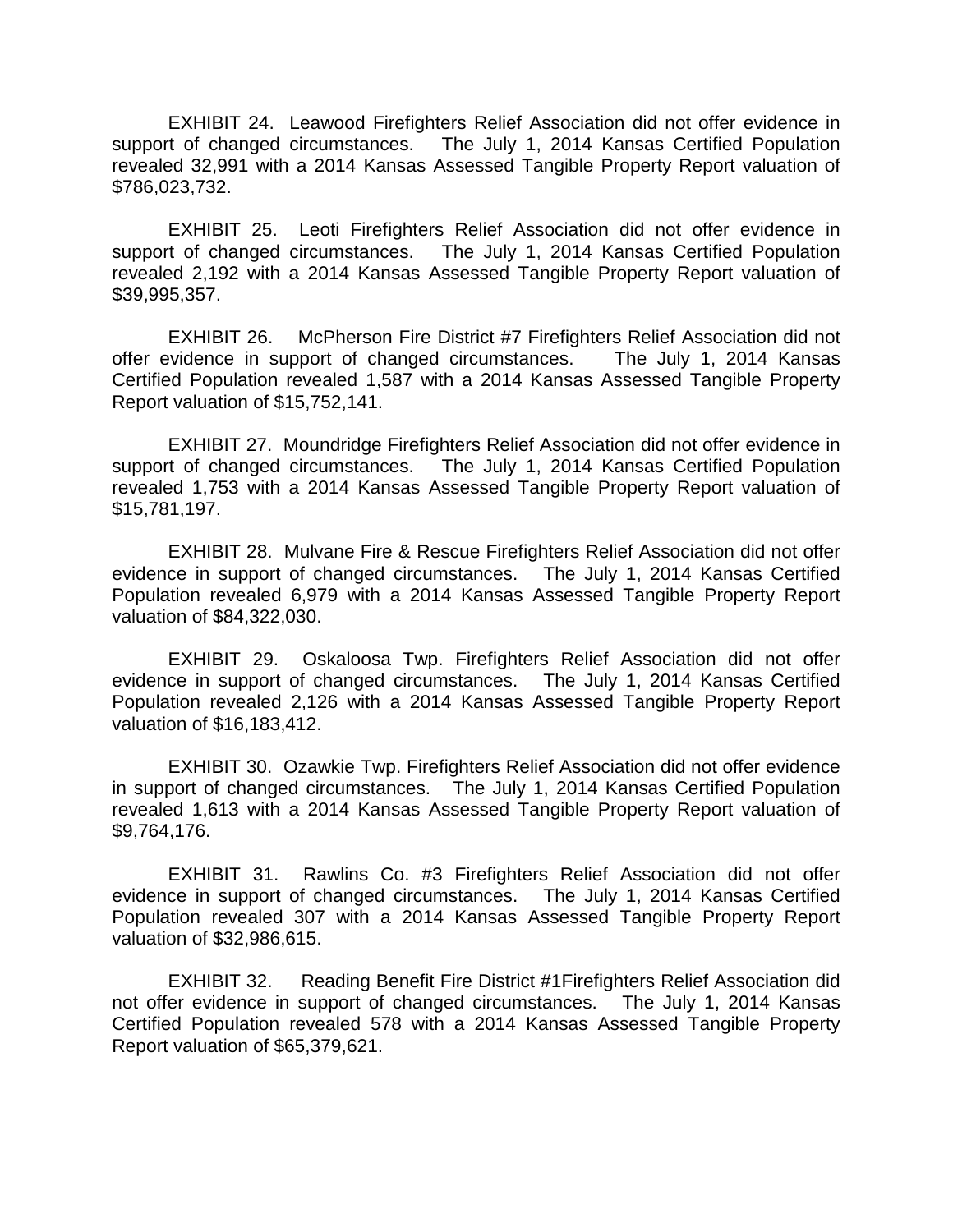EXHIBIT 33. Republic Co. Cons. Firefighters Relief Association did not offer evidence in support of changed circumstances. The July 1, 2014 Kansas Certified Population revealed 1,221 with a 2014 Kansas Assessed Tangible Property Report valuation of \$23,270,302.

EXHIBIT 34. Rural Township FD #3 Firefighters Relief Association did not offer evidence in support of changed circumstances. The July 1, 2014 Kansas Certified Population revealed 752 with a 2014 Kansas Assessed Tangible Property Report valuation of \$9,125,688.

EXHIBIT 35. Saline Co. #5 Firefighters Relief Association did not offer evidence in support of changed circumstances. The July 1, 2014 Kansas Certified Population revealed 1,619 with a 2014 Kansas Assessed Tangible Property Report valuation of \$28,862,061.

EXHIBIT 36. Sarcoxie Twp. Firefighters Relief Association did not offer evidence in support of changed circumstances. The July 1, 2014 Kansas Certified Population revealed 993 with a 2014 Kansas Assessed Tangible Property Report valuation of \$10,362,068.

EXHIBIT 37. Satanta Firefighters Relief Association did not offer evidence in support of changed circumstances. The July 1, 2014 Kansas Certified Population revealed 1,656 with a 2014 Kansas Assessed Tangible Property Report valuation of \$107,846,585.

EXHIBIT 38. Seneca Firefighters Relief Association did not offer evidence in support of changed circumstances. The July 1, 2014 Kansas Certified Population revealed 3,763 with a 2014 Kansas Assessed Tangible Property Report valuation of \$57,354,837.

EXHIBIT 39. Shawnee Firefighters Relief Association did not offer evidence in support of changed circumstances. The July 1, 2014 Kansas Certified Population revealed 64,323 with a 2014 Kansas Assessed Tangible Property Report valuation of \$718,194,189.

EXHIBIT 40. Shawnee Heights Firefighters Relief Association did not offer evidence in support of changed circumstances. The July 1, 2014 Kansas Certified Population revealed 14,833 with a 2014 Kansas Assessed Tangible Property Report valuation of \$166,818,154.

EXHIBIT 41. Sherman Twp. LV Co. Firefighters Relief Association did not offer evidence in support of changed circumstances. The July 1, 2014 Kansas Certified Population revealed 2,694 with a 2014 Kansas Assessed Tangible Property Report valuation of \$27,994,338.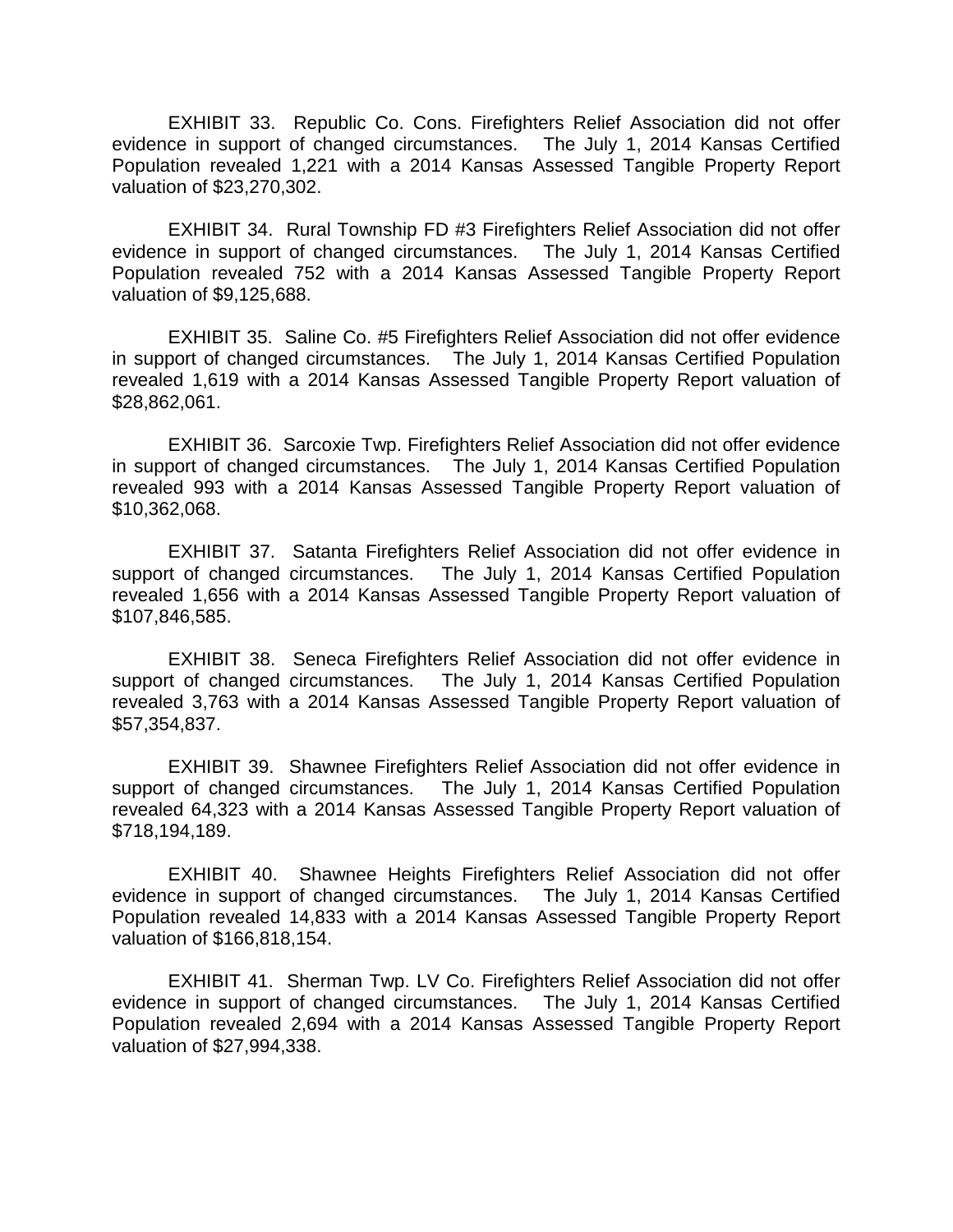EXHIBIT 42. Smith Co. #1 Firefighters Relief Association did not offer evidence in support of changed circumstances. The July 1, 2014 Kansas Certified Population revealed 672 with a 2014 Kansas Assessed Tangible Property Report valuation of \$6,957,150.

EXHIBIT 43. Sterling Firefighters Relief Association did not offer evidence in support of changed circumstances. The July 1, 2014 Kansas Certified Population revealed 2,299 with a 2014 Kansas Assessed Tangible Property Report valuation of \$8,933,887.

EXHIBIT 44. Stranger Township Firefighters Relief Association did not offer evidence in support of changed circumstances. The July 1, 2014 Kansas Certified Population revealed 2,703 with a 2014 Kansas Assessed Tangible Property Report valuation of \$29,425,747.

EXHIBIT 45. Sublette Firefighters Relief Association did not offer evidence in support of changed circumstances. The July 1, 2014 Kansas Certified Population revealed 2,485 with a 2014 Kansas Assessed Tangible Property Report valuation of \$109,060,313.

EXHIBIT 46. Tescott Firefighters Relief Association did not offer evidence in support of changed circumstances. The July 1, 2014 Kansas Certified Population revealed 480 with a 2014 Kansas Assessed Tangible Property Report valuation of \$8,184,555.

EXHIBIT 47. Washington County Rural FD #9 Firefighters Relief Association did not offer evidence in support of changed circumstances. The July 1, 2014 Kansas Certified Population revealed 371 with a 2014 Kansas Assessed Tangible Property Report valuation of \$7,281,796.

EXHIBIT 48. Washington Firefighters Relief Association did not offer evidence in support of changed circumstances. The July 1, 2014 Kansas Certified Population revealed 1,095 with a 2014 Kansas Assessed Tangible Property Report valuation of \$5,730,879.

EXHIBIT 49. Wellsville Firefighters Relief Association did not offer evidence in support of changed circumstances. The July 1, 2014 Kansas Certified Population revealed 3,037 with a 2014 Kansas Assessed Tangible Property Report valuation of \$25,171,271.

EXHIBIT 50. Willow Springs FD Firefighters Relief Association did not offer evidence in support of changed circumstances. The July 1, 2014 Kansas Certified Population revealed 1,487 with a 2014 Kansas Assessed Tangible Property Report valuation of \$18,512,320.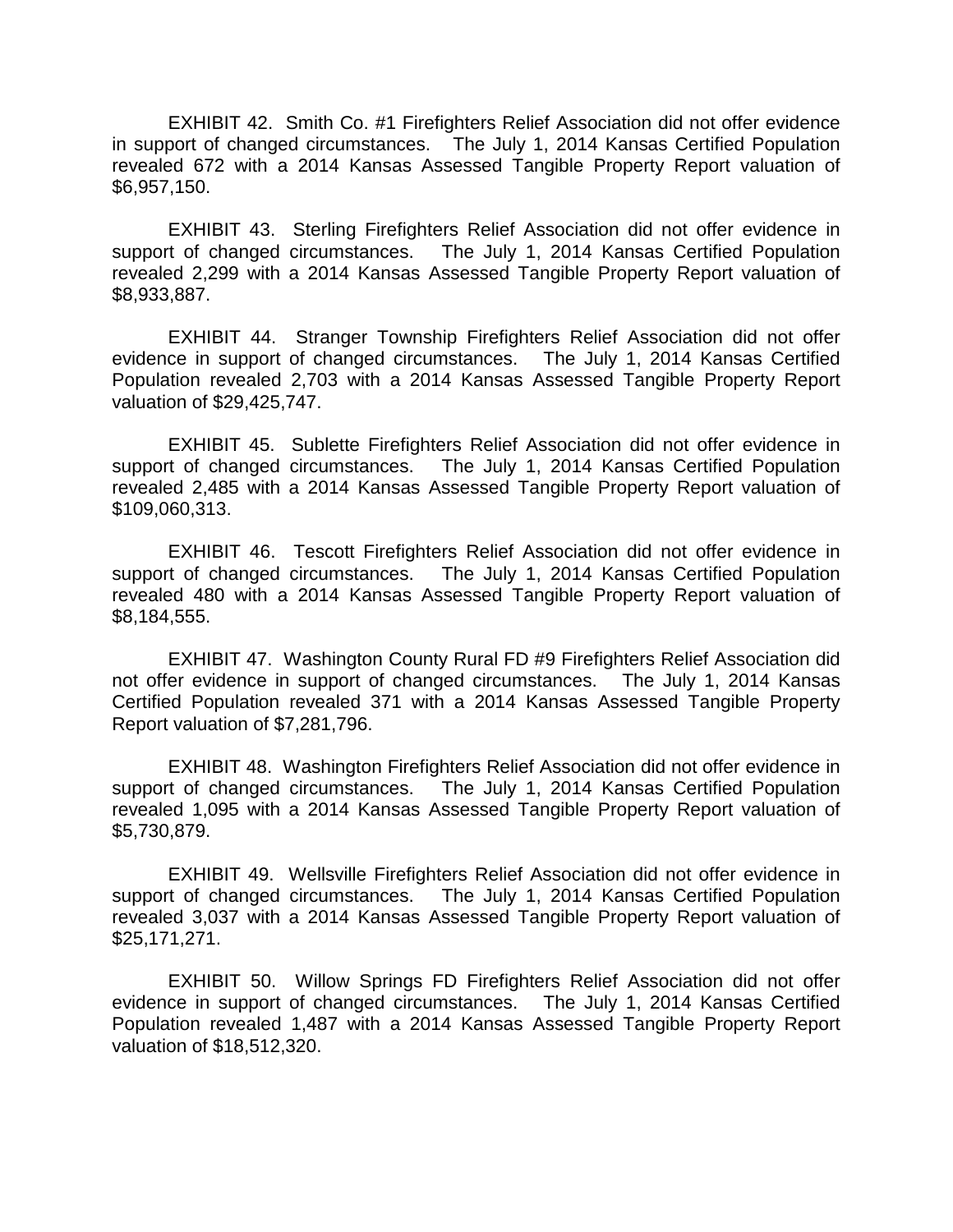The presiding officer therefore makes findings of fact consistent with the above evidence.

### **Conclusions of Law**

K.S.A. 40-1706(c)(6) which gives the Commissioner of Insurance the authority to redetermine the proportionate amounts of the distribution payable to all firefighters relief associations, is silent as to the specific method by which the Commissioner is to make such a redetermination after hearing. The statute gives the Commissioner the discretion to determine how the redetermination is to be made.

As stated in K.S.A. 40-1706(d)(6), the commissioner of insurance *"may"* redetermine such proportionate amounts of the distribution based upon such information as is presented to or otherwise made available by the applicants to the commissioner and *"may"* make a finding of changed circumstances.

Based upon the evidence and subject to the limitations discussed herein, changed circumstances are found to exist for the Applicants as noted above, to support a redetermination of the proportionate amounts of the distribution payable to all firefighters relief associations from the Firefighters Relief Fund for 2014 and future distributions pursuant to the Firefighters Relief Act, specifically K.S.A. 40-1706(c)(6).

To redetermine the proportionate amount of the distribution payable to all firefighters relief associations, the Commissioner has previously determined and continues to hold that the additional population and assessed tangible property valuation added above shall be treated separately, as a nonreceiving association, and these figures of the additional population and assessed tangible property valuation of each association will be placed into the formula used to determine the proportionate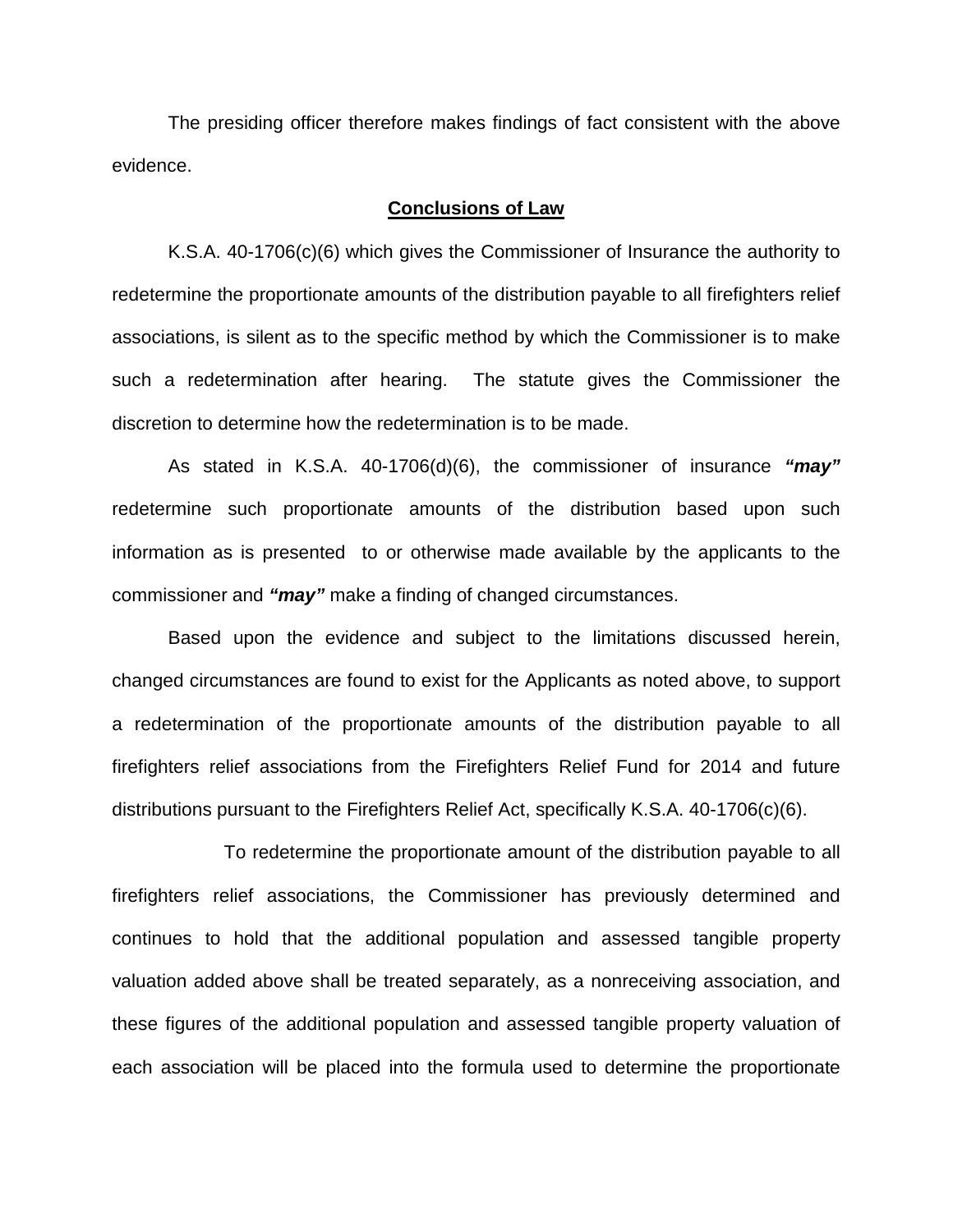amounts payable to nonreceiving associations, as contained in K.S.A. 40-1706(c)(6) and K.A.R. 40-10-16.

The procedure described above shall affect the proportionate amount of the distribution payable to all firefighters relief associations.

# **Determination of Public Policy**

The presiding officer previously ordered that from 2009 and forward that the distribution to the FRAs that redetermine in the state of Kansas will be calculated by a formula based on the population and Assessed Tangible Property Valuation in accordance with K.S.A. 40-1706 (a) (5) (A) and K.A.R. 40-10-2 (d):

- 50% of the distribution is based on the population of the respective FRA in comparison to the entire population as certified to the secretary of state on July 1.
- 50% of the distribution is based on the assessed tangible property valuation of each FRA in proportion to the entire state of Kansas as reported by the County Clerks on the November 1 tax rolls. This formula has been codified in K.A.R. 40-10-16.

The presiding officer determined that it would not be good public policy to redetermine FRAs that would see a decrease in their distribution amount as a result of redetermination.

## **IT IS THEREFORE, BY THE COMMISSIONER OF INSURANCE, ORDERED THAT:**

Changed circumstances exist as to all Applicants identified above, with the

exception of Greensburg Firefighters Relief Association.

The changed population and assessed tangible property valuation of each applying firefighters relief association shall be individually placed into the formula as described in the "Determination of Public Policy" paragraph used to calculate shares of distribution. The resulting amount will be added to the amount that the applying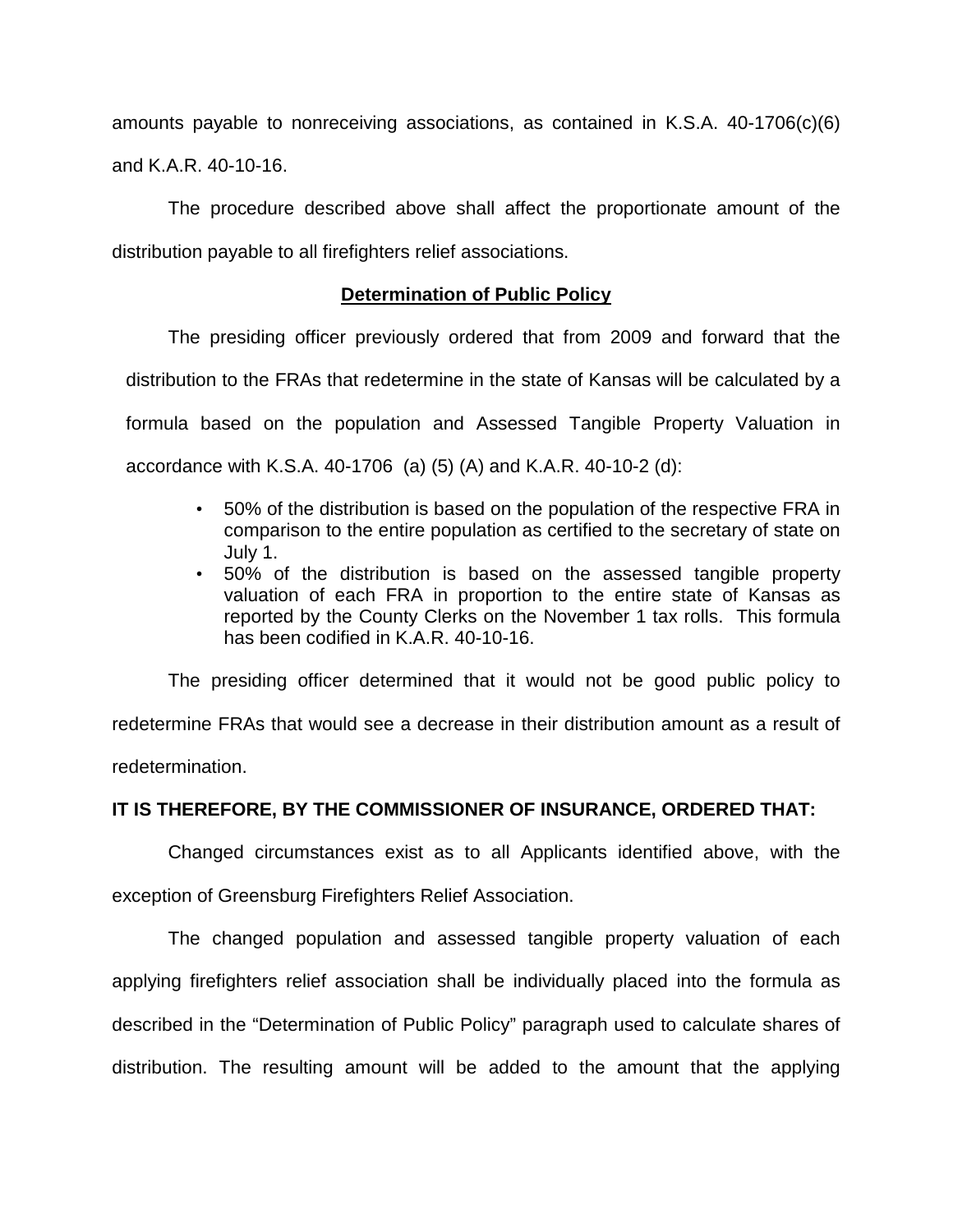association would receive as a receiving association's proportionate share of future distributions.

Each firefighters relief association shall receive their 2014 distribution amount calculated in accordance with K.S.A. 40-1706 on or about July, 2015.

The Commissioner of Insurance retains jurisdiction over this matter to issue any and all further Orders deemed appropriate or to take such further action necessary to dispose of this matter.

# **NOTICE OF RIGHTS**

Pursuant to K.S.A. §77-601 et seq. any party is entitled to judicial review to the extent that this order constitutes final agency action. The petition for judicial review must be filed within thirty (30) days of service of this Order (Plus three (3) days for service by mail pursuant to K.S.A. §77-531). In the event a party files a petition for judicial review pursuant to K.S.A. §77-613(e), the Agency Officer to be served on behalf of the Kansas Insurance Department is:

> Diane Minear, Interim General Counsel Kansas Insurance Department 420 S.W. 9th Street Topeka, Kansas 66612

**IT IS SO ORDERED THIS \_\_\_17th\_\_ DAY OF MARCH, 2015, IN THE CITY OF TOPEKA, COUNTY OF SHAWNEE, STATE OF KANSAS.**



\_/s/ Ken Selzer\_\_\_\_\_\_\_\_\_\_\_\_\_\_\_\_\_\_\_

Ken Selzer

Commissioner of Insurance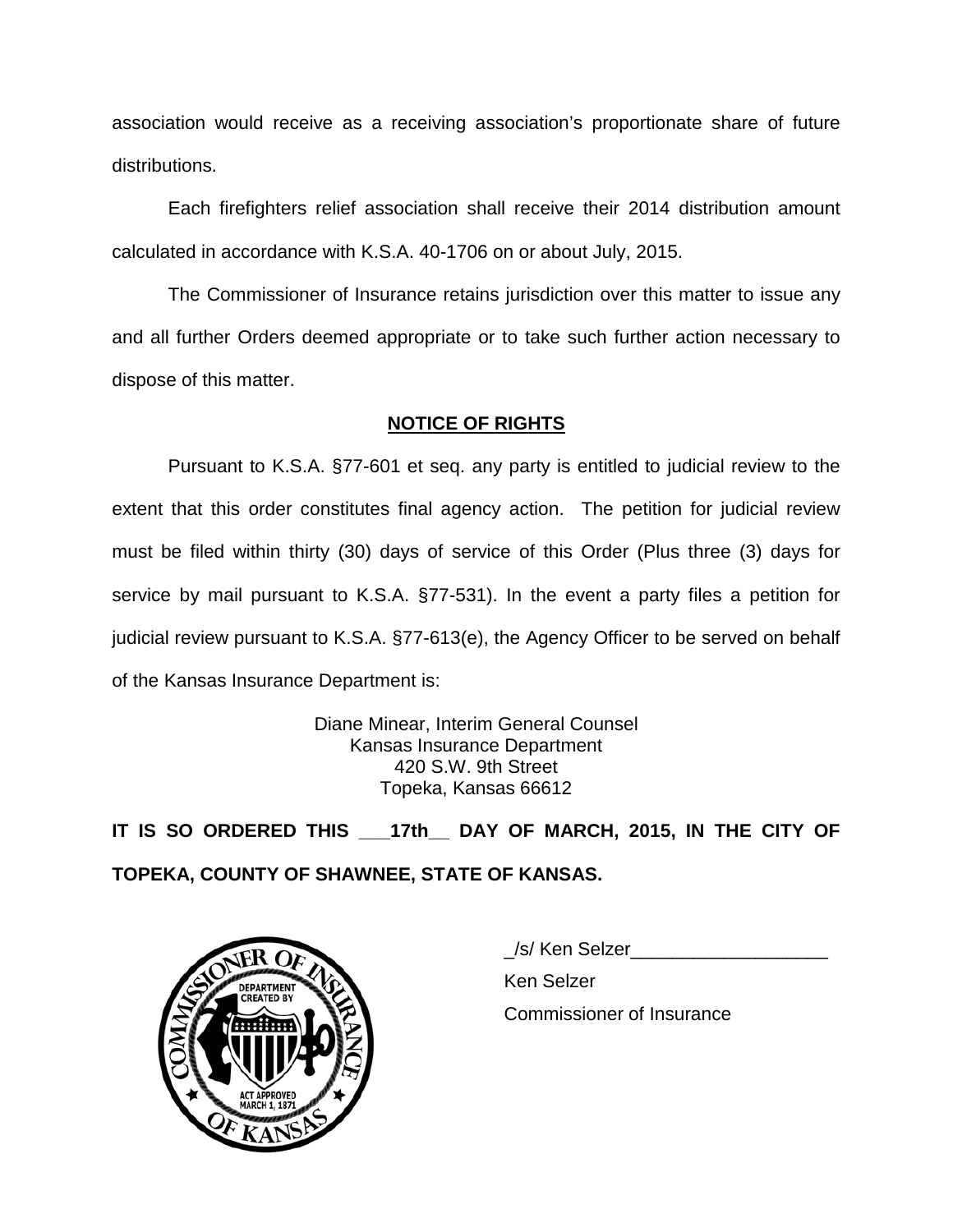BY:

/s/ John Wine

John Wine

Assistant Commissioner

Presiding Officer

### **Certificate of Service**

The undersigned hereby certifies that the foregoing Notice of Formal Hearing was deposited in the United States Mail, first-class postage prepaid, on the \_17th\_ day of March, 2015, to the following:

ALTAMONT F R A Keith Shaffer PO Box 282 Altamont, KS 67330 ATCHISON COUNTY DISTRICT #5 FRA Tim Callahan PO Box 7 Lancaster, KS 66041

BURR OAK F R A Cheryl Hillman PO Box 13 Burr Oak, KS 66936 BUTLER CO #1 F R A Dennis Smith 911 N Andover Road Andover, KS 67002

BUTLER CO #4 F R A Susan Grunder PO Box 133 Cassoday, KS 66842 CLEARWATER F R A Gary W Berger PO Box 313 Clearwater, KS 67026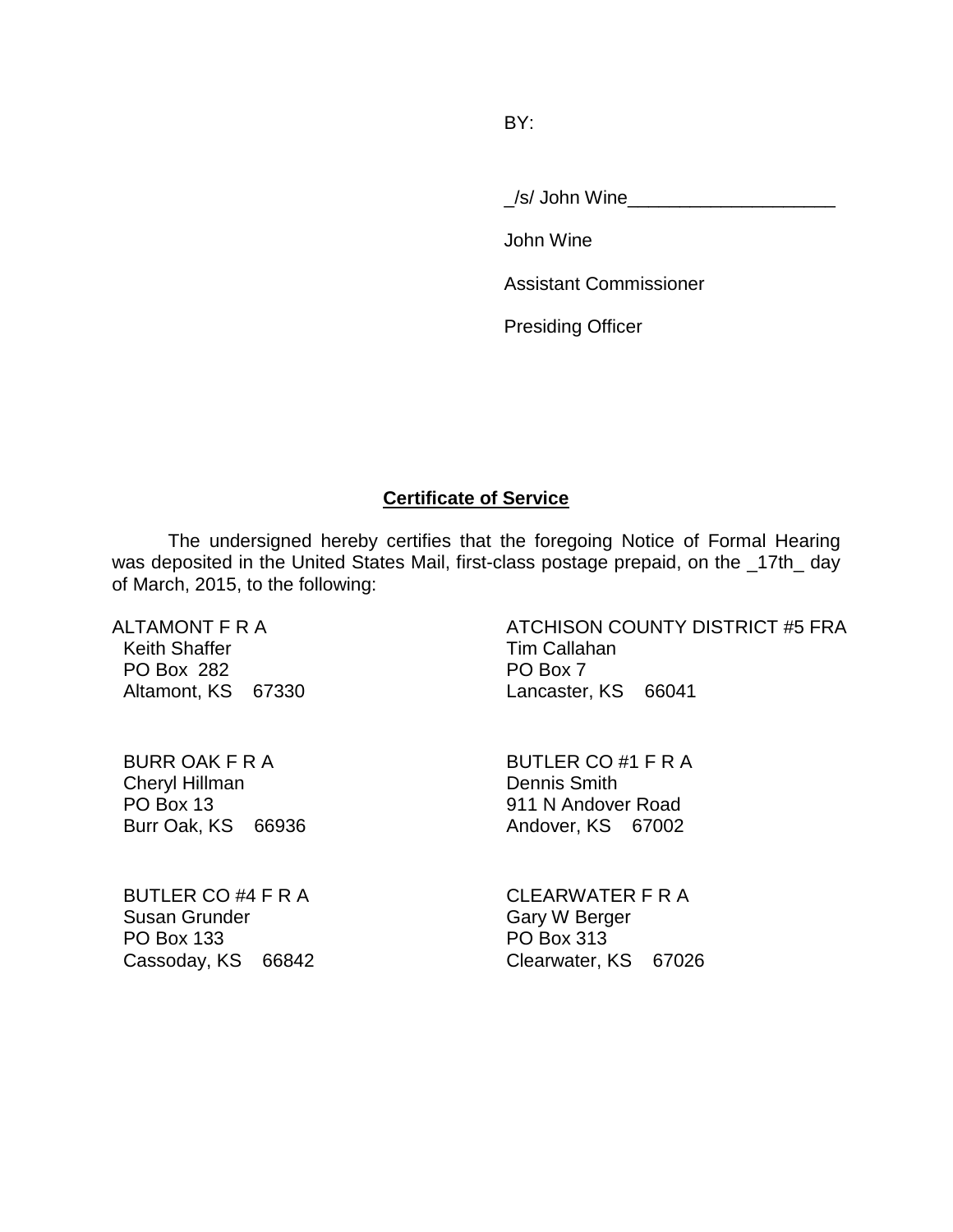CLIFTON F R A Ron Elsasser 207 Berry Clifton, KS 66937

FLORENCE F R A Janet Robinson 511 N. Main Florence, KS 66851 ELLIS CO RURAL FIRE DEPT F R A Michael J. Werth 605 200th Ave. Hays, KS 67601

FREDONIA F R A Zackery Ecton 100 N 15th Fredonia, KS 66736

GORHAM FD #1 F R A Rob Corley PO Box 254 Gorham, KS 67640

HARVEY COUNTY FD #1 WALTON Dean Davis 1616 Grandview Ct Newton, KS 67114

HOISINGTON F R A Shane Andereck 821 N. Clay Hoisington, KS 67544

JACKSON CO RURAL FD #2 F R A Mark Grollmes 1751 1st Road Circleville, KS 66416

KANWAKA F R A Stephen Zahniser 1709 E 400 RD Lawrence, KS 66049 HILLSBORO F R A Matthew Hein 511 S Lincoln Hillsboro, KS 67063

HOYT RURAL FD #3 F R A Jerry Harter PO Box 196 Hoyt, KS 66440

JETMORE F R A Larry Steinbring PO Box 97 Jetmore, KS 67854

KIOWA COUNTY F R A Travis Barnes 215 S Elm Drive Greensburg, KS 67054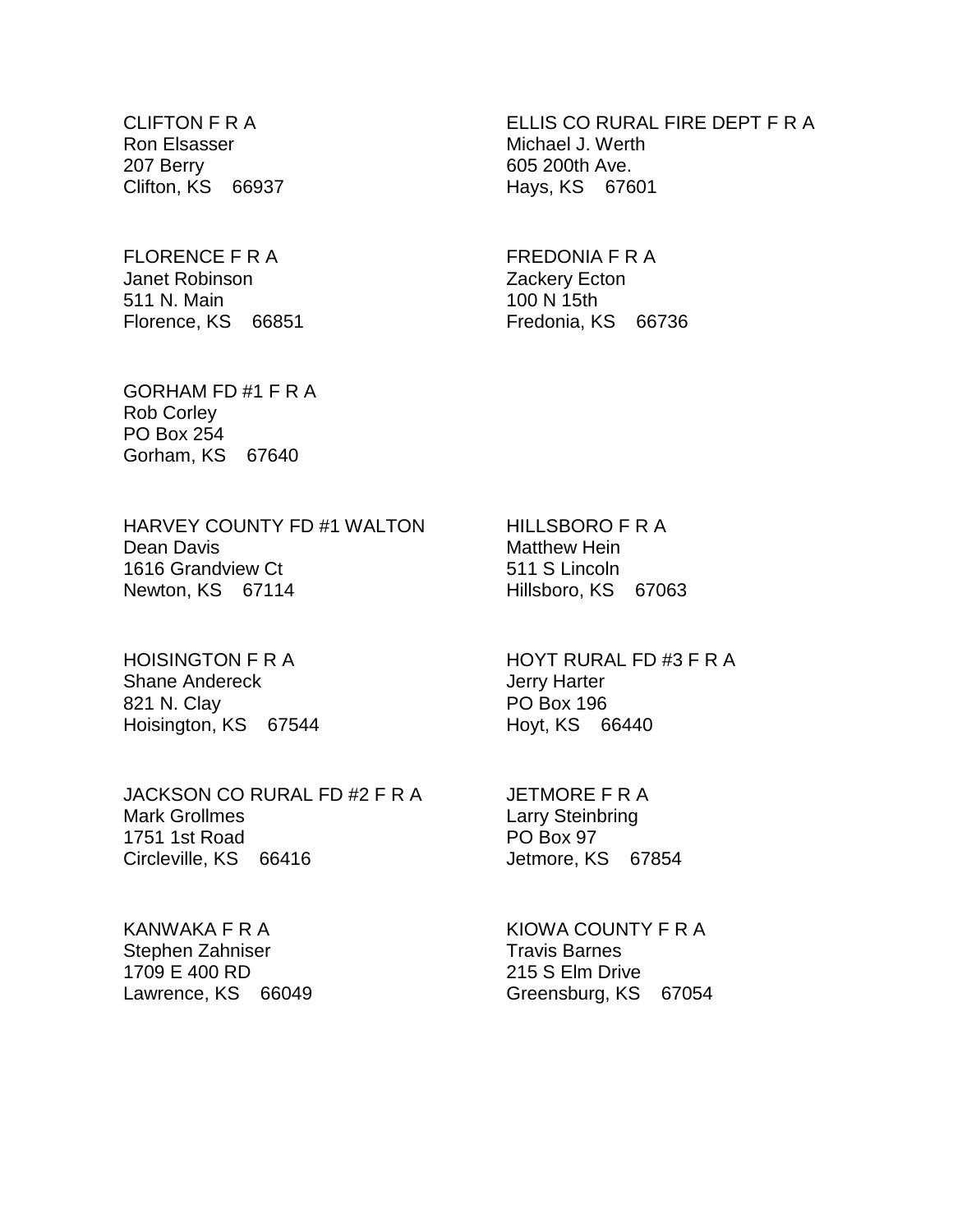LABETTE CO FD #9 F R A Bret C. Hodgden 1829 Maple Parsons, KS 67357

LEAVENWORTH CO FD #1 Joe Gates 111 E. Kansas Ave Lansing, KS 66043

LEOTI F R A Randy Keeton 1011 N 3rd St Leoti, KS 67861

MOUNDRIDGE F R A Shawn Stucky 2140 Cheyenne Rd. Moundridge, KS 67107

OSKALOOSA TWP Mike Reynolds PO Box 488 Oskaloosa, KS 66066

RAWLINS CO #3 F R A Jerry Knapp 1461 Road T McDonald, KS 67745

REPUBLIC CO CONS F R A Jay Carlgren 1075 HWY K148 Scandia, KS 66966

LAKE QUIVIRA F R A William Biron 408 Navajo Lake Quivira, KS 66217

LEAWOOD F R A James R Walker 14801 Mission Road Leawood, KS 66224

MCPHERSON CO #7 F R A Shawn Stucky 2140 Cheyenne Rd. Moundridge, KS 67107

MULVANE FIRE & RESCUE F R A Michael P Fells 910 E. Main Mulvane, KS 67110

OZAWKIE TWP F R A Michelle R. Faris PO Box 50 Ozawkie, KS 66070

READING BENEFIT FIRE DISTRICT #1 Mark R. Shoemaker 2428 road V Reading, KS 66868

RURAL TOWNSHIP FD #3 F R A Cynthia Rodecap 649 N 2050th Rd Lecompton, KS 66050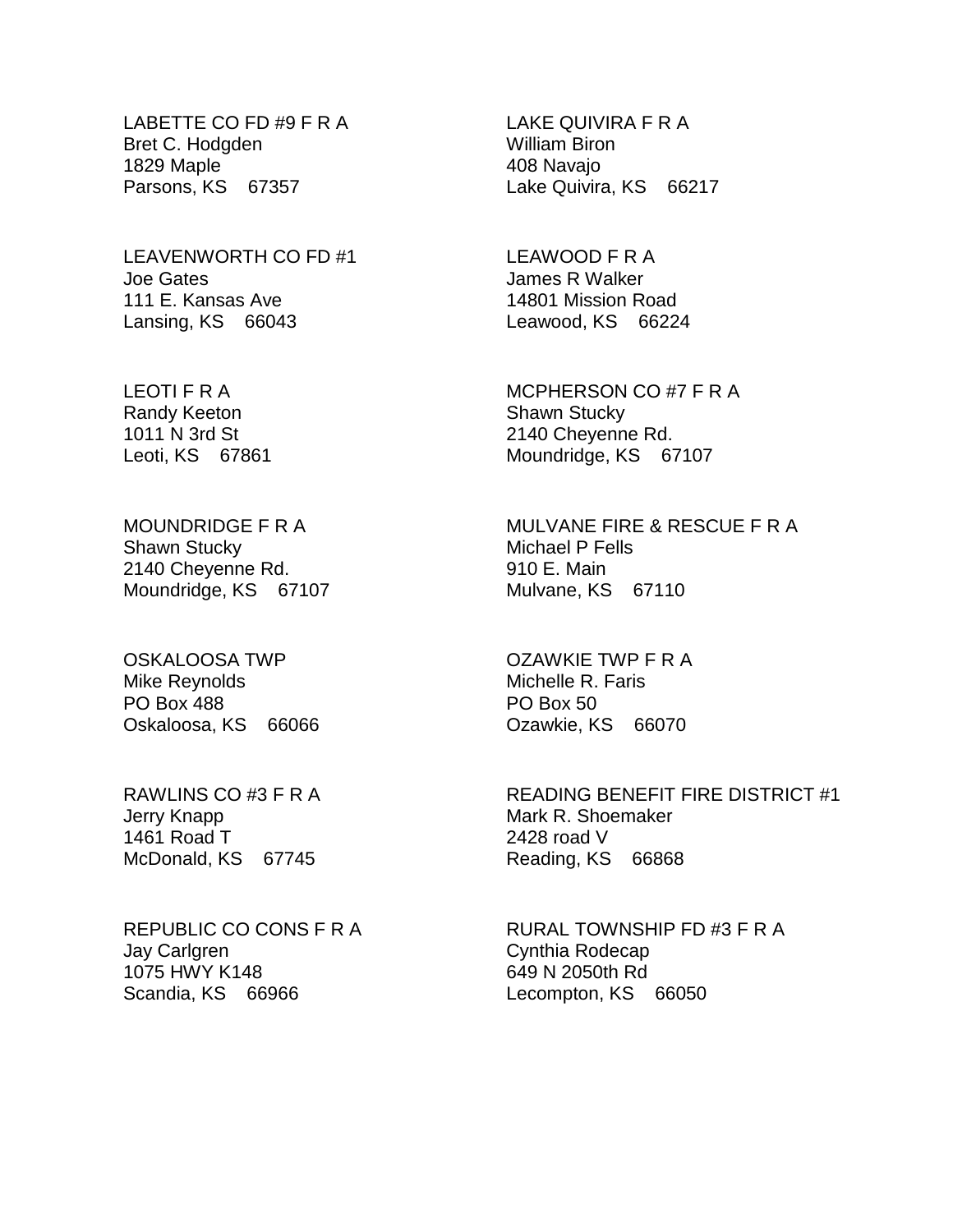SALINE CO #5 F R A Mark Turner 2000 Marcye Ln New Cambria, KS 67470

SATANTA F R A Randall G. Hargett PO Box 6 Satanta, KS 67870

SHAWNEE F R A Nicole Morse 6501 Quivira Rd Shawnee, KS 66203

SHERMAN TWP LV CO F R A Dale Box 20120 Kreider Rd. Linwood, KS 66052

STERLING F R A Richard L. Jones Jr. PO Box 287 Sterling, KS 67579

SUBLETTE F R A Jennifer Sherwood PO Box 934 Sublette, KS 67877

WASHINGTON CO. RURAL FD #9 F R A Mary K Leck 306 West 2nd Street Washington, KS 66968

SARCOXIE TWP F R A Sara Neuburger 17320 37th Street McLouth, KS 66054

SENECA F R A Dale Olberding PO Box 28 Seneca, KS 66538

SHAWNEE HEIGHTS FRA William Balsmeier 2735 SE Shawnee Dr Topeka, KS 66605

SMITH CO #1 F R A Patty Kuhlmann 230 South Monroe Kensington, KS 66951

STRANGER TOWNSHIP FRA Stan Moyer PO Box 568 Tonganoxie, KS 66086

TESCOTT F R A Gordon McClure PO Box 211 Tescott, KS 67484

WASHINGTON F R A Mary K Leck 306 West 2nd Street Washington, KS 66968